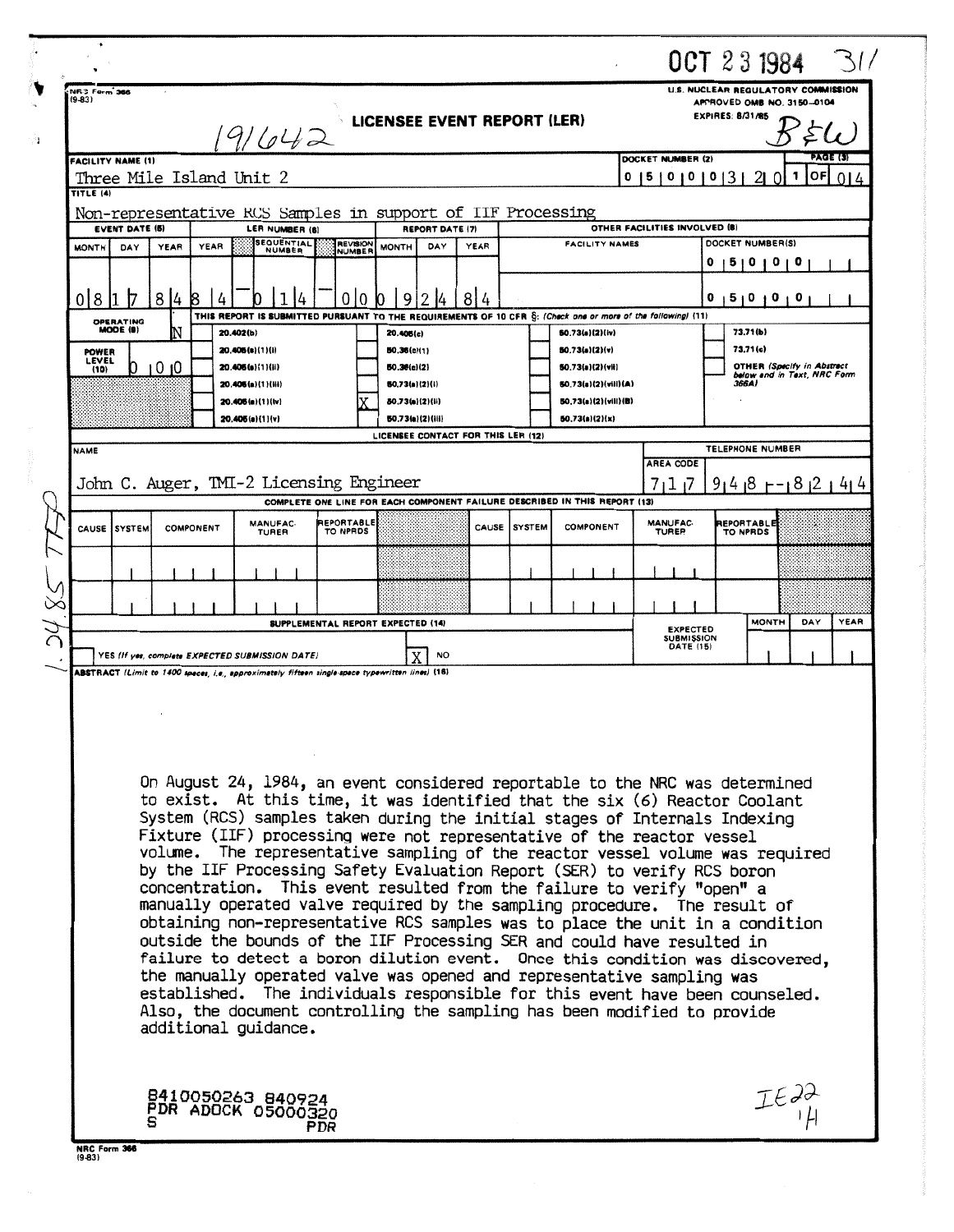.<br>NRS Ferm **366**A<br>19-831 LICENSEE EVENT REPORT (LER) TEXT CONTINUATION **U.S. NUCLEAR REGULATORY COMMISSION APPROVED OMB NO 3,50- 0104 EXPIRES 8/3118 <sup>5</sup>** FACILITY NAME (1) PAGE 13 PAGE 12 PAGE 121 LER NUMBER 161 LER NUMBER 161 LER NUMBER 161 PAGE 13 **SEQUENTIAL REVISIO <sup>N</sup>** YEA **NUMBER \_NUMBE <sup>R</sup>** <sup>R</sup> Three Mile Island Unit 2 **TEXT IN 'non spice is',quintet vat .ddioonN NRC form 36E4 <sup>1171</sup>** 0  $1510101013121084-01114 - 0101012$ <sup>OF</sup> $014$ I. PLANT OPERATING CONDITIONS BEFORE THE EVENT The TMI-2 facility is in a long-term cold shutdown state. The reactor decay heat is being removed via loss to ambient . Throughout this event there was no effect on the Reactor Coolant System or the core. II. STATUS OF STRUCTURES, COMPONENTS, OR SYSTEMS THAT WERE INOPERABLE AT THE START OF THE EVENT AND THAT CONTRIBUTED TO THE EVENT N/A III. EVENT DESCRIPTION The Safety Evaluation Report (SER) for the Internals Indexing Fixture (IIF) (no applicable IEEE Code) processing through the Submerged Demineralizer System (SOS) (no applicable IEEE Code ) committed to sampling of the Reactor Coolant System (RCS) (IEEE Code A.B.) on a periodic basis to provide adequate detection capability for RCS boron dilution incidents. To accomplish this sampling, Special Operating Procedure (SOP) 4212-3558-84-226 , Temporary Nuclear Sampling System (TNSS) - Post Head Lift, is used, In order to establish flow to the sampling point, a number of valves must be opened. Prior to proceeding to the sampling point, the chemistry technician informs the Control Room personnel which valves must be opened. Once these valves are verified open to the technician, he/she may then proceed to the sampling point . Once there, the chemistry technician performs the sampling point valve lineup and requests the Control Room personnel to energize

the IIF pump, thus establishing flow. The chemistry technician then allows for a fifty (50) gallon purge by observing the letdown flowrate to the sampling point and allowing for the appropriate amount of time to pass. A grab type sample is then taken.

At 0400 hours on August 17, 1984, a chemistry technician attempted to obtain a RCS sample in the above described manner. However, the flowrate indication, SNS-FI-6, showed a sampling flowrate of only one half  $(0.5)$  gallon per minute  $(gpm)$  instead of the expected three (3) gpm flowrate. The chemistry technician notified the Control Room personnel of the situation and requested that they reverify the position of the required valves they were responsible for manipulating. The Control Room personnel notified the chemistry technician that all required valves were in the correct positions. The chemistry technician also verified the position of the valves located at the sampling point. At this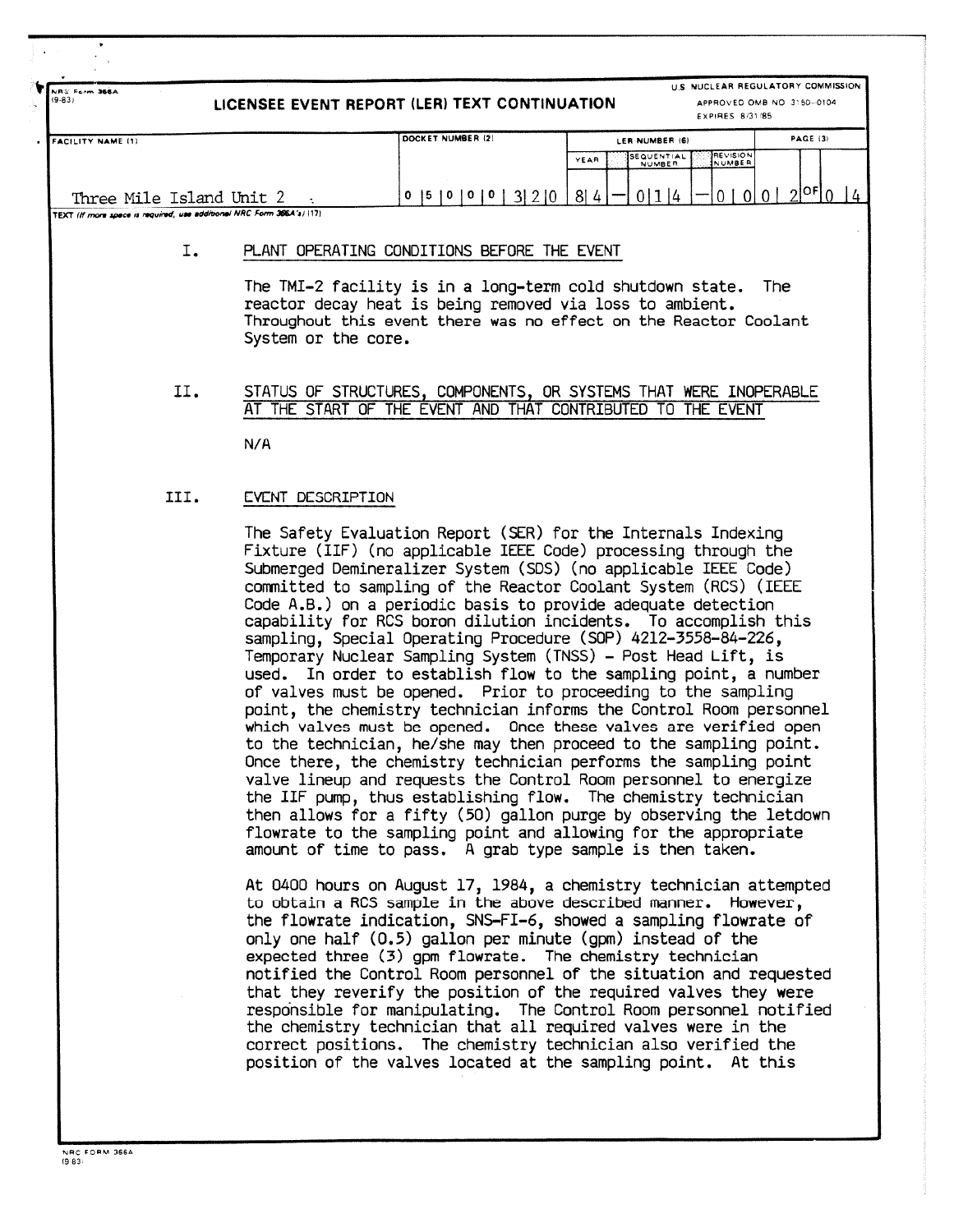| NHC Förm 366A<br>(9.83)                                                                            |                            | LICENSEE EVENT REPORT (LER) TEXT CONTINUATION                                                                                                                                                                                                                                                                                                                                                                                                                                                                                                                                                                                                                                                                                                                                                                | EXPIRES 8/31/85                                                                            | U.S. NUCLEAR REGULATORY COMMISSION<br>APPROVED OMB NO 3150-0104 |
|----------------------------------------------------------------------------------------------------|----------------------------|--------------------------------------------------------------------------------------------------------------------------------------------------------------------------------------------------------------------------------------------------------------------------------------------------------------------------------------------------------------------------------------------------------------------------------------------------------------------------------------------------------------------------------------------------------------------------------------------------------------------------------------------------------------------------------------------------------------------------------------------------------------------------------------------------------------|--------------------------------------------------------------------------------------------|-----------------------------------------------------------------|
| <b>FACILITY NAME (1)</b>                                                                           |                            | DOCKET NUMBER (2)<br>$0$  5   0   0   0   3   2   0   8   4   $-$   0   1   4                                                                                                                                                                                                                                                                                                                                                                                                                                                                                                                                                                                                                                                                                                                                | LER NUMBER (6)<br><b>REVISION</b><br>SEQUENTIAL<br>YEAR<br>NUMBER<br>NUMBER<br>$0\sqrt{0}$ | <b>PAGE (3)</b><br>$0   3 ^{OF}$<br>014                         |
| Three Mile Island Unit 2<br>TEXT (if more space is required, use additional NRC Form 366.4's) (17) |                            |                                                                                                                                                                                                                                                                                                                                                                                                                                                                                                                                                                                                                                                                                                                                                                                                              |                                                                                            |                                                                 |
|                                                                                                    |                            | point, it was concluded that the flowrate indication, SNS-FI-6,<br>was malfunctioning and that the normal flowrate of three (3) gpm<br>actually existed. A fifty (50) gallon purge was allotted for<br>(using the 3 gpm flowrate instead of the observed 0.5 gpm<br>flowrate) and the grab sample was taken. This scenario was<br>repeated five (5) additional times between 1200 hours on<br>August 17, 1984 and 1800 hours on August 18, 1984.                                                                                                                                                                                                                                                                                                                                                             |                                                                                            |                                                                 |
|                                                                                                    |                            | At 2300 hours on August 18, 1984, an Auxiliary Operator (A.O.) was<br>dispatched by the Control Room to verify the position of one of<br>the valves associated with the sampling. The valve, WDL-V-18B (a<br>manually operated valve), was discovered closed by the A.O The<br>valve was immediately opened and the chemistry technician was<br>informed. The chemistry technician reported that the flowrate at<br>the sampling point was the expected three (3) gpm. In light of<br>this discovery, it was determined that the samples obtained<br>earlier were not representative of the reactor vessel volume<br>because the required fifty (50) gallon purge of the sampling lines<br>was not performed correctly or completely. Once WDL-V-18B was<br>opened, representative sampling was established. |                                                                                            |                                                                 |
|                                                                                                    |                            | The root cause for this event was the failure by Control Room<br>personnel to properly align and verify the position of the<br>manually operated valve, WDL-V-18B. A contributing cause for this<br>event was the failure by the chemistry technician to believe the<br>flowrate indication, SNS-FI-6.                                                                                                                                                                                                                                                                                                                                                                                                                                                                                                       |                                                                                            |                                                                 |
| IV.                                                                                                | CORRECTIVE ACTIONS PLANNED |                                                                                                                                                                                                                                                                                                                                                                                                                                                                                                                                                                                                                                                                                                                                                                                                              |                                                                                            |                                                                 |
|                                                                                                    | Immediate:                 |                                                                                                                                                                                                                                                                                                                                                                                                                                                                                                                                                                                                                                                                                                                                                                                                              |                                                                                            |                                                                 |
|                                                                                                    |                            | 1. The manually operated valve WDL-V-18B was opened.                                                                                                                                                                                                                                                                                                                                                                                                                                                                                                                                                                                                                                                                                                                                                         |                                                                                            |                                                                 |
|                                                                                                    |                            | 2. A representative RCS sample was obtained to verify that no<br>boron dilution incident was occurring.                                                                                                                                                                                                                                                                                                                                                                                                                                                                                                                                                                                                                                                                                                      |                                                                                            |                                                                 |
|                                                                                                    | position.                  | 3. A Caution Tag was placed on WDL-V-18B to keep it in the open                                                                                                                                                                                                                                                                                                                                                                                                                                                                                                                                                                                                                                                                                                                                              |                                                                                            |                                                                 |
|                                                                                                    |                            | 4. The SOP, 4212-3558-84-226, was replaced with SOP<br>4212-3558-84-268. This new SOP provided additional guidance<br>concerning flowrate indication.                                                                                                                                                                                                                                                                                                                                                                                                                                                                                                                                                                                                                                                        |                                                                                            |                                                                 |
|                                                                                                    |                            |                                                                                                                                                                                                                                                                                                                                                                                                                                                                                                                                                                                                                                                                                                                                                                                                              |                                                                                            |                                                                 |
|                                                                                                    |                            |                                                                                                                                                                                                                                                                                                                                                                                                                                                                                                                                                                                                                                                                                                                                                                                                              |                                                                                            |                                                                 |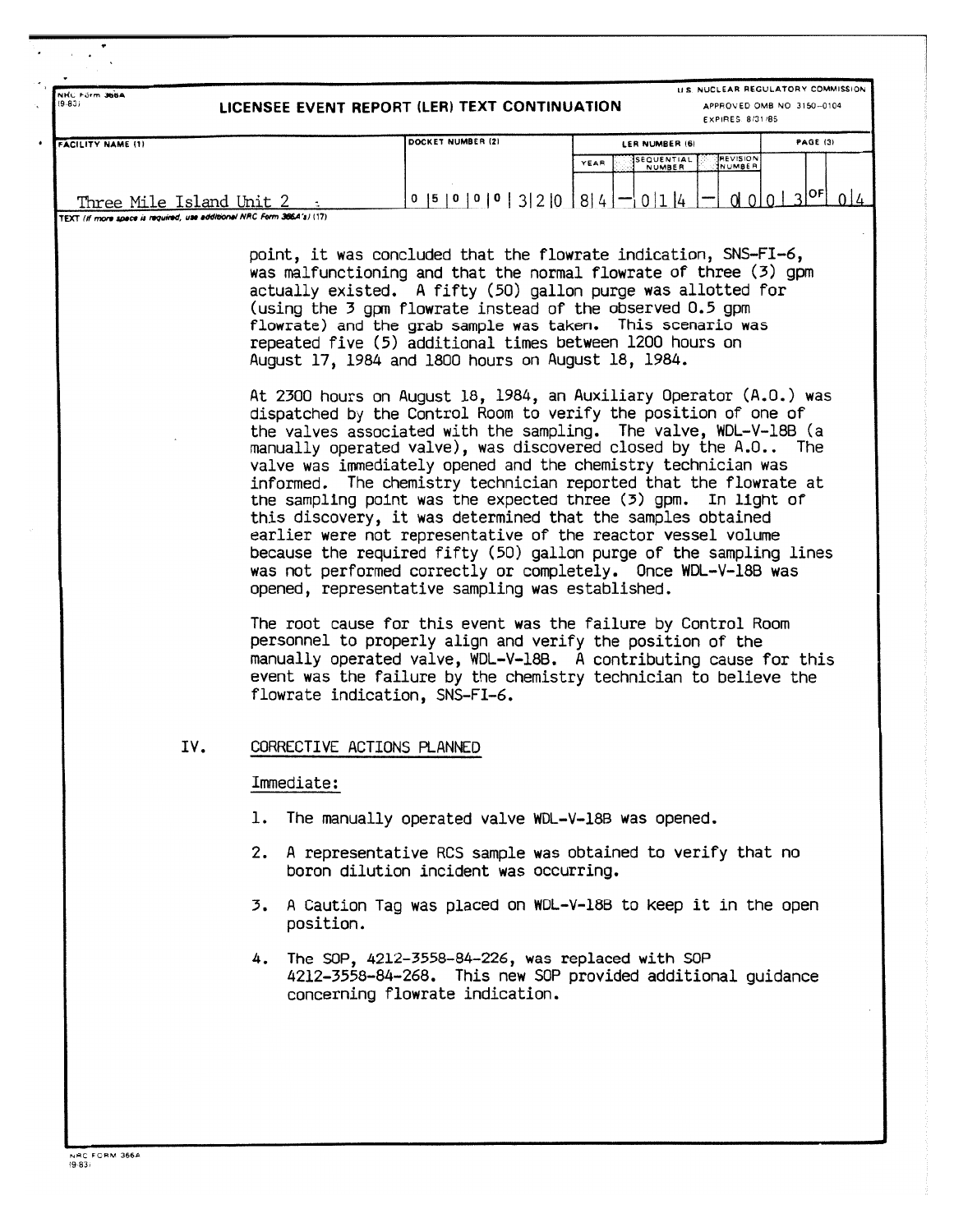| Three Mile Island Unit 2<br>TEXT (If more space is required, use additional NRC Form 366A's) (17)<br>Long-Term:<br>ı.<br>2.<br>$WDL-V-18B.$<br>3.<br>COMPONENT FAILURE DATA<br>N/A<br>N/A | DOCKET NUMBER (2)<br>$0$  5   0   0   0   3   2   0   8   4<br>The event will be reviewed with all Operations and Chemistry<br>personnel to preclude recurrence.<br>Plant Operations will review plant operating procedures to<br>resolve conflicts concerning proper positioning of valve<br>Chemistry personnel will be retrained on the use of the<br>Temporary Nuclear Sampling System.<br>AUTOMATIC OR MANUALLY INITIATED SAFETY SYSTEM RESPONSES | LER NUMBER (6)<br><b>SEQUENTIAL</b><br>YEAR<br>NUMBER<br>$0$ $\mu$ | <b>PAGE (3)</b><br><b>REVISION</b><br>NUMBER<br>$0   4  ^{OF}   0   4$<br>0 0                                                                                                                                                                                                                                                                                                                                                                                                                                                                                                                                                                                                                                                                |
|-------------------------------------------------------------------------------------------------------------------------------------------------------------------------------------------|--------------------------------------------------------------------------------------------------------------------------------------------------------------------------------------------------------------------------------------------------------------------------------------------------------------------------------------------------------------------------------------------------------------------------------------------------------|--------------------------------------------------------------------|----------------------------------------------------------------------------------------------------------------------------------------------------------------------------------------------------------------------------------------------------------------------------------------------------------------------------------------------------------------------------------------------------------------------------------------------------------------------------------------------------------------------------------------------------------------------------------------------------------------------------------------------------------------------------------------------------------------------------------------------|
|                                                                                                                                                                                           |                                                                                                                                                                                                                                                                                                                                                                                                                                                        |                                                                    |                                                                                                                                                                                                                                                                                                                                                                                                                                                                                                                                                                                                                                                                                                                                              |
|                                                                                                                                                                                           |                                                                                                                                                                                                                                                                                                                                                                                                                                                        |                                                                    |                                                                                                                                                                                                                                                                                                                                                                                                                                                                                                                                                                                                                                                                                                                                              |
|                                                                                                                                                                                           |                                                                                                                                                                                                                                                                                                                                                                                                                                                        |                                                                    |                                                                                                                                                                                                                                                                                                                                                                                                                                                                                                                                                                                                                                                                                                                                              |
|                                                                                                                                                                                           |                                                                                                                                                                                                                                                                                                                                                                                                                                                        |                                                                    |                                                                                                                                                                                                                                                                                                                                                                                                                                                                                                                                                                                                                                                                                                                                              |
|                                                                                                                                                                                           |                                                                                                                                                                                                                                                                                                                                                                                                                                                        |                                                                    |                                                                                                                                                                                                                                                                                                                                                                                                                                                                                                                                                                                                                                                                                                                                              |
|                                                                                                                                                                                           |                                                                                                                                                                                                                                                                                                                                                                                                                                                        |                                                                    |                                                                                                                                                                                                                                                                                                                                                                                                                                                                                                                                                                                                                                                                                                                                              |
|                                                                                                                                                                                           |                                                                                                                                                                                                                                                                                                                                                                                                                                                        |                                                                    |                                                                                                                                                                                                                                                                                                                                                                                                                                                                                                                                                                                                                                                                                                                                              |
|                                                                                                                                                                                           |                                                                                                                                                                                                                                                                                                                                                                                                                                                        |                                                                    |                                                                                                                                                                                                                                                                                                                                                                                                                                                                                                                                                                                                                                                                                                                                              |
|                                                                                                                                                                                           |                                                                                                                                                                                                                                                                                                                                                                                                                                                        |                                                                    |                                                                                                                                                                                                                                                                                                                                                                                                                                                                                                                                                                                                                                                                                                                                              |
|                                                                                                                                                                                           |                                                                                                                                                                                                                                                                                                                                                                                                                                                        |                                                                    |                                                                                                                                                                                                                                                                                                                                                                                                                                                                                                                                                                                                                                                                                                                                              |
|                                                                                                                                                                                           |                                                                                                                                                                                                                                                                                                                                                                                                                                                        |                                                                    |                                                                                                                                                                                                                                                                                                                                                                                                                                                                                                                                                                                                                                                                                                                                              |
|                                                                                                                                                                                           | ASSESSMENT OF THE SAFETY CONSEQUENCES AND IMPLICATIONS OF THE EVENT                                                                                                                                                                                                                                                                                                                                                                                    |                                                                    |                                                                                                                                                                                                                                                                                                                                                                                                                                                                                                                                                                                                                                                                                                                                              |
|                                                                                                                                                                                           | During the duration of the non-representative sampling from the                                                                                                                                                                                                                                                                                                                                                                                        |                                                                    |                                                                                                                                                                                                                                                                                                                                                                                                                                                                                                                                                                                                                                                                                                                                              |
|                                                                                                                                                                                           |                                                                                                                                                                                                                                                                                                                                                                                                                                                        |                                                                    | SER committed sampling point, the unit had an alternative means by<br>which a significant boron dilution event could have been<br>detected. This alternate means was the sampling of the IIF by<br>means of the SDS pre-filter influent high-rad filter glove box.<br>An analysis performed after the completion of IIF processing<br>indicated that this sampling point also gave representative<br>samples of the reactor vessel volume and hence probably would have<br>shown any significant boron dilution. Also, the licensee had<br>stringent volume/inventory controls in place which would have<br>shown any unintentional influx of liquid. Therefore, this event<br>had no adverse affect on the health and safety of the public. |

ĩ.